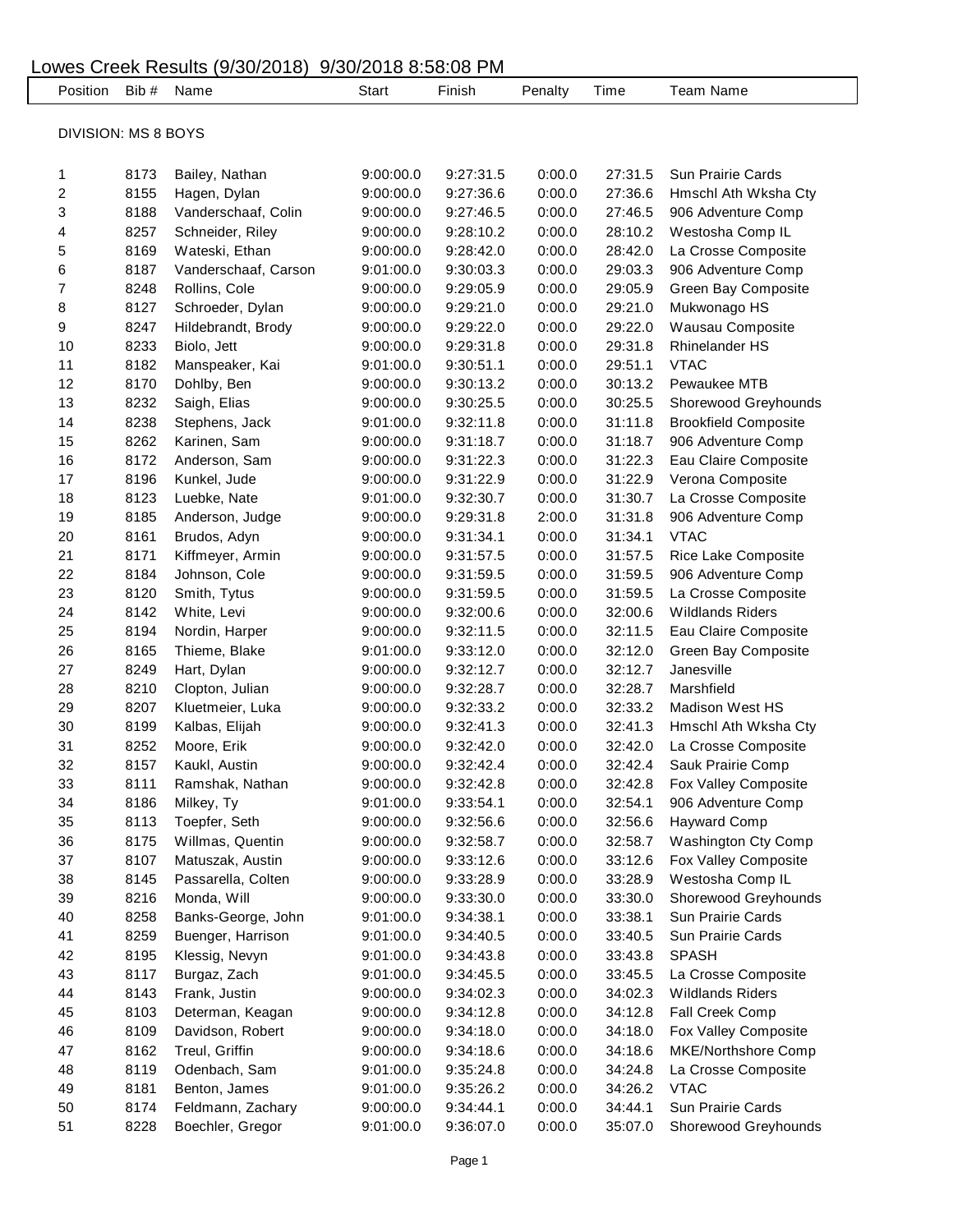## Lowes Creek Results (9/30/2018) 9/30/2018 8:58:08 PM

| Position                | Bib#         | Name                     | Start     | Finish     | Penalty          | Time    | <b>Team Name</b>           |
|-------------------------|--------------|--------------------------|-----------|------------|------------------|---------|----------------------------|
| 52                      | 8241         | Varela, Jairo            | 9:01:00.0 | 9:36:39.5  | 0:00.0           | 35:39.5 | <b>BGMS Acosta Comp</b>    |
| 53                      | 8211         | Quarne, Nolan            | 9:01:00.0 | 9:36:49.6  | 0:00.0           | 35:49.6 | Marshfield                 |
| 54                      | 8160         | Andersen, Dylan          | 9:01:00.0 | 9:36:50.1  | 0:00.0           | 35:50.1 | <b>VTAC</b>                |
| 55                      | 8138         | Loyd, Dieder             | 9:01:00.0 | 9:36:51.4  | 0:00.0           | 35:51.4 | <b>SPASH</b>               |
| 56                      | 8108         | Cowell, Ian              | 9:00:00.0 | 9:35:55.6  | 0:00.0           | 35:55.6 | Fox Valley Composite       |
| 57                      | 8137         | Loyd, Diezel             | 9:01:00.0 | 9:36:56.0  | 0:00.0           | 35:56.0 | <b>SPASH</b>               |
| 58                      | 8229         | Zier, Brandon            | 9:00:00.0 | 9:36:18.4  | 0:00.0           | 36:18.4 | Verona HS                  |
| 59                      | 8179         | Pitts, Parker            | 9:01:00.0 | 9:38:02.6  | 0:00.0           | 37:02.6 | Sauk Prairie Comp          |
| 60                      | 8240         | Varela, Jose             | 9:01:00.0 | 9:39:47.8  | 0:00.0           | 38:47.8 | <b>BGMS Acosta Comp</b>    |
| 61                      | 8204         | Withrow, Caleb           | 9:01:00.0 | 9:39:52.2  | 0:00.0           | 38:52.2 | <b>Madison West HS</b>     |
| 62                      | 8219         | Johnson, Soren           | 9:01:00.0 | 9:39:58.5  | 0:00.0           | 38:58.5 | Verona HS                  |
| 63                      | 8164         | Romzek, Mason            | 9:01:00.0 | 9:40:11.3  | 0:00.0           | 39:11.3 | Fox Valley Composite       |
| 64                      | 8146         | Breeden, Dylan           | 9:01:00.0 | 9:40:37.1  | 0:00.0           | 39:37.1 | Westosha Comp NPier        |
| 65                      | 8246         | Schwiesow, Andrew        | 9:01:00.0 | 9:40:39.3  | 0:00.0           | 39:39.3 | Green Bay Composite        |
| 66                      | 8209         | Green, Duke              | 9:01:00.0 | 9:41:04.1  | 0:00.0           | 40:04.1 | Marshfield                 |
| 67                      | 8134         | Gordon, Tanner           | 9:01:00.0 | 9:41:04.6  | 0:00.0           | 40:04.6 | Eau Claire Composite       |
| 68                      | 8192         | Rauckman, Jonah          | 9:01:00.0 | 9:41:15.7  | 0:00.0           | 40:15.7 | Eau Claire Composite       |
| 69                      | 8208         | Trivedi-Ziemba, Ohm-Alex | 9:01:00.0 | 9:41:44.5  | 0:00.0           | 40:44.5 | Marshfield                 |
| 70                      | 8158         | Bernstein, Kale          | 9:01:00.0 | 9:44:40.8  | 0:00.0           | 43:40.8 | <b>VTAC</b>                |
| 71                      | 8254         | Blyth, Rowan             | 9:01:00.0 | 9:44:53.9  | 0:00.0           | 43:53.9 | MKE MTB Composite          |
| 72                      | 8260         | Ortiz, Diego             | 9:01:00.0 | 9:50:14.6  | 0:00.0           | 49:14.6 | <b>BGMS Acosta Comp</b>    |
| 73                      | 8116         | Koepke, Shawn            | 9:01:00.0 | 9:51:05.0  | 0:00.0           | 50:05.0 | Lake Ctry Composite        |
| 74                      | 8250         |                          |           |            | 0:00.0           | 50:18.1 |                            |
|                         |              | Jamrock, Max             | 9:01:00.0 | 9:51:18.1  |                  |         | Fox Valley Composite       |
| 75                      | 8235         | Bartz, Levi              | 9:01:00.0 | 9:52:56.1  | 0:00.0           | 51:56.1 | <b>Hayward Comp</b>        |
| 76<br>$77 \,$           | 8256<br>8255 | Montalvo, Alex           | 9:01:00.0 | 9:55:26.9  | 0:00.0<br>0:00.0 | 54:26.9 | Marshfield                 |
|                         |              | Navarro, Diego           | 9:01:00.0 | 10:00:15.4 |                  | 59:15.4 | <b>BGMS Acosta Comp</b>    |
| DIVISION: MS 7 BOYS     |              |                          |           |            |                  |         |                            |
| 1                       | 7186         | Basal, Lucas             | 9:03:00.0 | 9:33:09.7  | 0:00.0           | 30:09.7 | 906 Adventure Comp         |
| $\overline{\mathbf{c}}$ | 7163         | Lackman, Jack            | 9:03:00.0 | 9:33:30.8  | 0:00.0           | 30:30.8 | Wausau Composite           |
| 3                       | 7189         | Zydzik, Sawyer           | 9:03:00.0 | 9:33:31.0  | 0:00.0           | 30:31.0 | Wausau Composite           |
| 4                       | 7167         | Grim, Corbin             | 9:03:00.0 | 9:33:41.7  | 0:00.0           | 30:41.7 | 906 Adventure Comp         |
| 5                       | 7118         | Belanger, Joey           | 9:03:00.0 | 9:34:16.4  | 0:00.0           | 31:16.4 | Rhinelander NW Comp        |
| 6                       | 7104         | Horne, Wesley            | 9:03:00.0 | 9:34:57.3  | 0:00.0           | 31:57.3 | <b>Blackhawk Composite</b> |
| 7                       | 7125         | Enright, Keaton          | 9:03:00.0 | 9:35:22.4  | 0:00.0           | 32:22.4 | Westosha Comp              |
| 8                       | 7160         | Walsh, Luke              | 9:03:00.0 | 9:35:41.3  | 0:00.0           | 32:41.3 | Rice Lake Composite        |
| 9                       | 7162         | Rogaczewski, Gabriel     | 9:03:00.0 | 9:35:53.7  | 0:00.0           | 32:53.7 | Washington Cty Comp        |
| 10                      | 7195         | Knauf, John              | 9:03:00.0 | 9:36:31.4  | 0:00.0           | 33:31.4 | Wausau Composite           |
| 11                      | 7110         | Schifano, Domenico       | 9:03:00.0 | 9:37:11.5  | 0:00.0           | 34:11.5 | Lake Ctry Composite        |
| 12                      | 7117         | Stenseth, Gavin          | 9:04:00.0 | 9:38:17.7  | 0:00.0           | 34:17.7 | Rice Lake Composite        |
| 13                      | 7112         |                          |           |            | 0:00.0           |         | La Crosse Composite        |
|                         |              | Moesch, Oscar            | 9:03:00.0 | 9:37:24.1  | 0:00.0           | 34:24.1 |                            |
| 14                      | 7134         | Galstad, Curtis          | 9:03:00.0 | 9:37:26.8  |                  | 34:26.8 | Cam-Rock Comp              |
| 15                      | 7119         | Denis, Gavin             | 9:03:00.0 | 9:37:27.9  | 0:00.0           | 34:27.9 | Rhinelander NW Comp        |
| 16                      | 7139         | Anderton, Jack           | 9:03:00.0 | 9:37:29.5  | 0:00.0           | 34:29.5 | 906 Adventure Comp         |
| 17                      | 7120         | Hudacek, Kristian        | 9:04:00.0 | 9:38:39.2  | 0:00.0           | 34:39.2 | Eau Claire Composite       |
| 18                      | 7166         | Holm, Griffen            | 9:03:00.0 | 9:37:48.0  | 0:00.0           | 34:48.0 | 906 Adventure Comp         |
| 19                      | 7149         | Young, Jeriah            | 9:04:00.0 | 9:38:59.1  | 0:00.0           | 34:59.1 | Eau Claire Composite       |
| 20                      | 7137         | Dunnum, Nick             | 9:03:00.0 | 9:38:01.1  | 0:00.0           | 35:01.1 | Sauk Prairie Comp          |
| 21                      | 7111         | Taggett, Cole            | 9:03:00.0 | 9:38:18.6  | 0:00.0           | 35:18.6 | Lake Ctry Composite        |
| 22                      | 7190         | Falter, John             | 9:04:00.0 | 9:39:20.5  | 0:00.0           | 35:20.5 | La Crosse Composite        |
| 23                      | 7168         | Kangas, lan              | 9:03:00.0 | 9:38:22.6  | 0:00.0           | 35:22.6 | 906 Adventure Comp         |
| 24                      | 7140         | Mosher, Jack             | 9:04:00.0 | 9:39:45.1  | 0:00.0           | 35:45.1 | Fall Creek Comp            |
| 25                      | 7103         | Gasch, Logan             | 9:03:00.0 | 9:39:00.0  | 0:00.0           | 36:00.0 | <b>Blackhawk Composite</b> |

 $\overline{\phantom{a}}$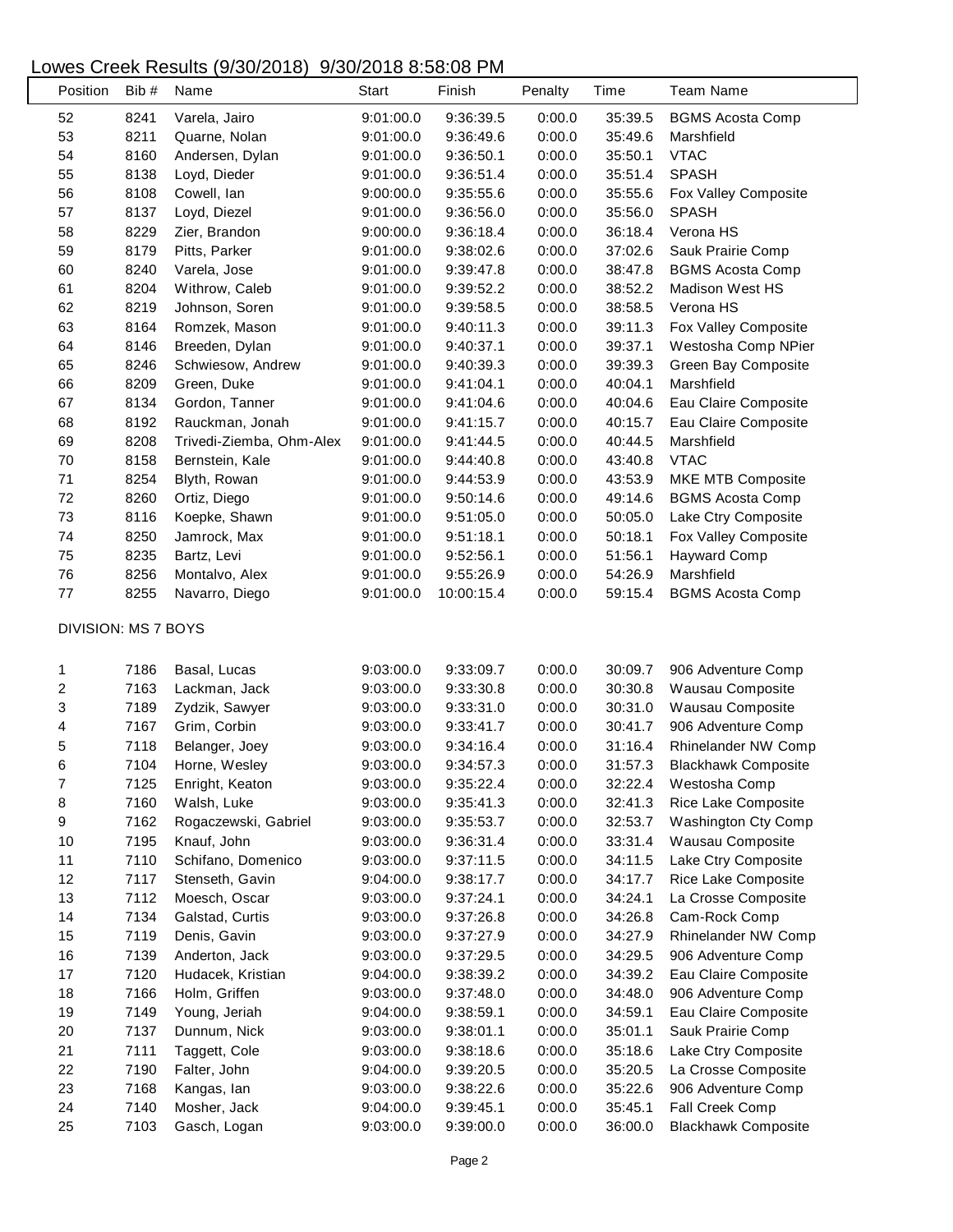## Lowes Creek Results (9/30/2018) 9/30/2018 8:58:08 PM

|                         | Position | Bib # | Name                 | <b>Start</b> | Finish    | Penalty | Time    | <b>Team Name</b>           |
|-------------------------|----------|-------|----------------------|--------------|-----------|---------|---------|----------------------------|
| 26                      |          | 7105  | Sommerfeld, Reid     | 9:04:00.0    | 9:40:18.4 | 0:00.0  | 36:18.4 | Fall Creek Comp            |
| 27                      |          | 7151  | Knick, Aiden         | 9:03:00.0    | 9:39:47.9 | 0:00.0  | 36:47.9 | Westosha Comp NPier        |
| 28                      |          | 7124  | Leighty, Cameron     | 9:04:00.0    | 9:41:08.3 | 0:00.0  | 37:08.3 | Westosha Comp SPort        |
| 29                      |          | 7164  | Hutchens, Tanner     | 9:04:00.0    | 9:41:32.3 | 0:00.0  | 37:32.3 | Cam-Rock Comp              |
| $30\,$                  |          | 7197  | Frederico, Jose      | 9:04:00.0    | 9:41:36.4 | 0:00.0  | 37:36.4 | MKE MTB Composite          |
| 31                      |          | 7179  | Fendyke, Joshua      | 9:04:00.0    | 9:42:01.3 | 0:00.0  | 38:01.3 | Shorewood Greyhounds       |
| 32                      |          | 7100  | Larson, Jim          | 9:04:00.0    | 9:42:16.4 | 0:00.0  | 38:16.4 | <b>Blackhawk Composite</b> |
| 33                      |          | 7106  | Thompson, Warren     | 9:04:00.0    | 9:42:20.6 | 0:00.0  | 38:20.6 | <b>Hayward Comp</b>        |
| 34                      |          | 7138  | Fassbinder, Andrew   | 9:04:00.0    | 9:42:26.0 | 0:00.0  | 38:26.0 | <b>VTAC</b>                |
| 35                      |          | 7135  | Logothetis, Yiannis  | 9:04:00.0    | 9:43:13.9 | 0:00.0  | 39:13.9 | Cam-Rock Comp              |
| 36                      |          | 7176  | Hubanks, Theo        | 9:03:00.0    | 9:42:29.2 | 0:00.0  | 39:29.2 | <b>Madison West HS</b>     |
| 37                      |          | 7154  | Groff, Cooper        | 9:04:00.0    | 9:44:01.7 | 0:00.0  | 40:01.7 | MKE/Northshore Comp        |
| 38                      |          | 7159  | Susedik, Aiden       | 9:04:00.0    | 9:44:14.5 | 0:00.0  | 40:14.5 | <b>Hayward Comp</b>        |
| 39                      |          | 7180  | Colella, Giancarlo   | 9:04:00.0    | 9:44:21.9 | 0:00.0  | 40:21.9 | Shorewood Greyhounds       |
| 40                      |          | 7170  | Hilbelink, Henry     | 9:04:00.0    | 9:44:22.6 | 0:00.0  | 40:22.6 | Marshfield                 |
| 41                      |          | 7152  | Reuter, Ryan         | 9:04:00.0    | 9:44:25.8 | 0:00.0  | 40:25.8 | Sauk Prairie Comp          |
| 42                      |          | 7116  | Schmidt, Ryan        | 9:04:00.0    | 9:44:29.2 | 0:00.0  | 40:29.2 | Rice Lake Composite        |
| 43                      |          | 7193  | Severson, Stevie     | 9:04:00.0    | 9:44:37.3 | 0:00.0  | 40:37.3 | Fall Creek Comp            |
| 44                      |          | 7122  | Iggulden, Nathan     | 9:04:00.0    | 9:44:52.4 | 0:00.0  | 40:52.4 | Sun Prairie Cards          |
| 45                      |          | 7185  | Theis, Joey          | 9:04:00.0    | 9:44:52.7 | 0:00.0  | 40:52.7 | La Crosse Composite        |
| 46                      |          | 7198  | Munter, Judah        | 9:04:00.0    | 9:44:57.2 | 0:00.0  | 40:57.2 | Shorewood Greyhounds       |
| 47                      |          | 7175  | Gottschalk, Matthew  | 9:04:00.0    | 9:45:10.2 | 0:00.0  | 41:10.2 | Shorewood Greyhounds       |
| 48                      |          | 7145  | Larson, Oliver       | 9:04:00.0    | 9:45:25.1 | 0:00.0  | 41:25.1 | La Crosse Composite        |
| 49                      |          | 7200  | Becker, Cy           | 9:04:00.0    | 9:45:33.2 | 0:00.0  | 41:33.2 | Wausau Composite           |
| 50                      |          | 7109  | Abbott, Cap          | 9:04:00.0    | 9:45:33.9 | 0:00.0  | 41:33.9 | Janesville                 |
| 51                      |          | 7141  | Tuttle, Sam          | 9:04:00.0    | 9:45:44.0 | 0:00.0  | 41:44.0 | <b>Hayward Comp</b>        |
| 52                      |          | 7174  | Shanti, Javier       | 9:04:00.0    | 9:45:52.8 | 0:00.0  | 41:52.8 | Shorewood Greyhounds       |
| 53                      |          | 7202  | Ryan, Porter         | 9:04:00.0    | 9:45:57.6 | 0:00.0  | 41:57.6 | La Crosse Composite        |
| 54                      |          | 7131  | Cooke, Archie        | 9:04:00.0    | 9:45:59.0 | 0:00.0  | 41:59.0 | Cam-Rock Comp              |
| 55                      |          | 7158  | Bockhorst, Miles     | 9:04:00.0    | 9:46:31.2 | 0:00.0  | 42:31.2 | MKE/Northshore Comp        |
| 56                      |          | 7157  | Kent, Jacob          | 9:04:00.0    | 9:47:52.0 | 0:00.0  | 43:52.0 | <b>MKE/Northshore Comp</b> |
| 57                      |          | 7128  | Terrones, lan        | 9:04:00.0    | 9:49:33.6 | 0:00.0  | 45:33.6 | Cam-Rock Comp              |
| 58                      |          | 7123  | Place, Jack          | 9:04:00.0    | 9:49:42.5 | 0:00.0  | 45:42.5 | Wausau East                |
| 59                      |          | 7182  | Tinker-Sackett, Jack | 9:04:00.0    | 9:50:23.6 | 0:00.0  | 46:23.6 | <b>Wildlands Riders</b>    |
| 60                      |          | 7153  | Dietmann, John       | 9:04:00.0    | 9:51:21.9 | 0:00.0  | 47:21.9 | Sauk Prairie Comp          |
| 61                      |          | 7156  | May, Michael         | 9:04:00.0    | 9:54:34.8 | 0:00.0  | 50:34.8 | MKE/Northshore Comp        |
| 62                      |          | 7114  | Strong, Rowan        | 9:04:00.0    | 9:57:43.2 | 0:00.0  | 53:43.2 | La Crosse Composite        |
| DIVISION: MS 6 BOYS     |          |       |                      |              |           |         |         |                            |
| 1                       |          | 6157  | Sahs, Thaddeus       | 9:06:00.0    | 9:40:12.7 | 0:00.0  | 34:12.7 | Green Bay Composite        |
| $\overline{\mathbf{c}}$ |          | 6171  | Beversdorf, Bodee    | 9:06:00.0    | 9:40:13.4 | 0:00.0  | 34:13.4 | Wausau East                |
| 3                       |          | 6156  | Dipiazza, Samuel     | 9:06:00.0    | 9:40:59.6 | 0:00.0  | 34:59.6 | Fox Valley Composite       |
| 4                       |          | 6143  | Terry, Braden        | 9:06:00.0    | 9:41:07.6 | 0:00.0  | 35:07.6 | Fall Creek Comp            |
| 5                       |          | 6146  | Morse, Arlo          | 9:06:00.0    | 9:41:30.1 | 0:00.0  | 35:30.1 | <b>Hayward Comp</b>        |
| 6                       |          | 6120  | Ellis, Jarret        | 9:06:00.0    | 9:41:38.5 | 0:00.0  | 35:38.5 | La Crosse Composite        |
| $\overline{\mathbf{7}}$ |          | 6145  | Humphreys, Aiden     | 9:06:00.0    | 9:43:03.6 | 0:00.0  | 37:03.6 | Fox Valley Composite       |
| 8                       |          | 6152  | Olenick, Jon         | 9:06:00.0    | 9:43:26.0 | 0:00.0  | 37:26.0 | Westosha Comp              |
| 9                       |          | 6148  | Nesler, Bode         | 9:06:00.0    | 9:43:26.1 | 0:00.0  | 37:26.1 | La Crosse Composite        |
| 10                      |          | 6174  | Rusch, Joshua        | 9:06:00.0    | 9:44:02.4 | 0:00.0  | 38:02.4 | Fall Creek Comp            |
| 11                      |          | 6182  | Zinda, Calvin        | 9:06:00.0    | 9:44:25.9 | 0:00.0  | 38:25.9 | Fox Valley Composite       |
| 12                      |          | 6140  | Hagen, Cody          | 9:06:00.0    | 9:44:35.8 | 0:00.0  | 38:35.8 | Hmschl Ath Wksha Cty       |
| 13                      |          | 6109  | Batz, Jaxson         | 9:06:00.0    | 9:45:25.3 | 0:00.0  | 39:25.3 | Fall Creek Comp            |
| 14                      |          | 6116  | Mirek, Cole          | 9:06:00.0    | 9:45:31.8 | 0:00.0  | 39:31.8 | Lake Ctry Composite        |
|                         |          |       |                      |              |           |         |         |                            |

 $\overline{\phantom{a}}$